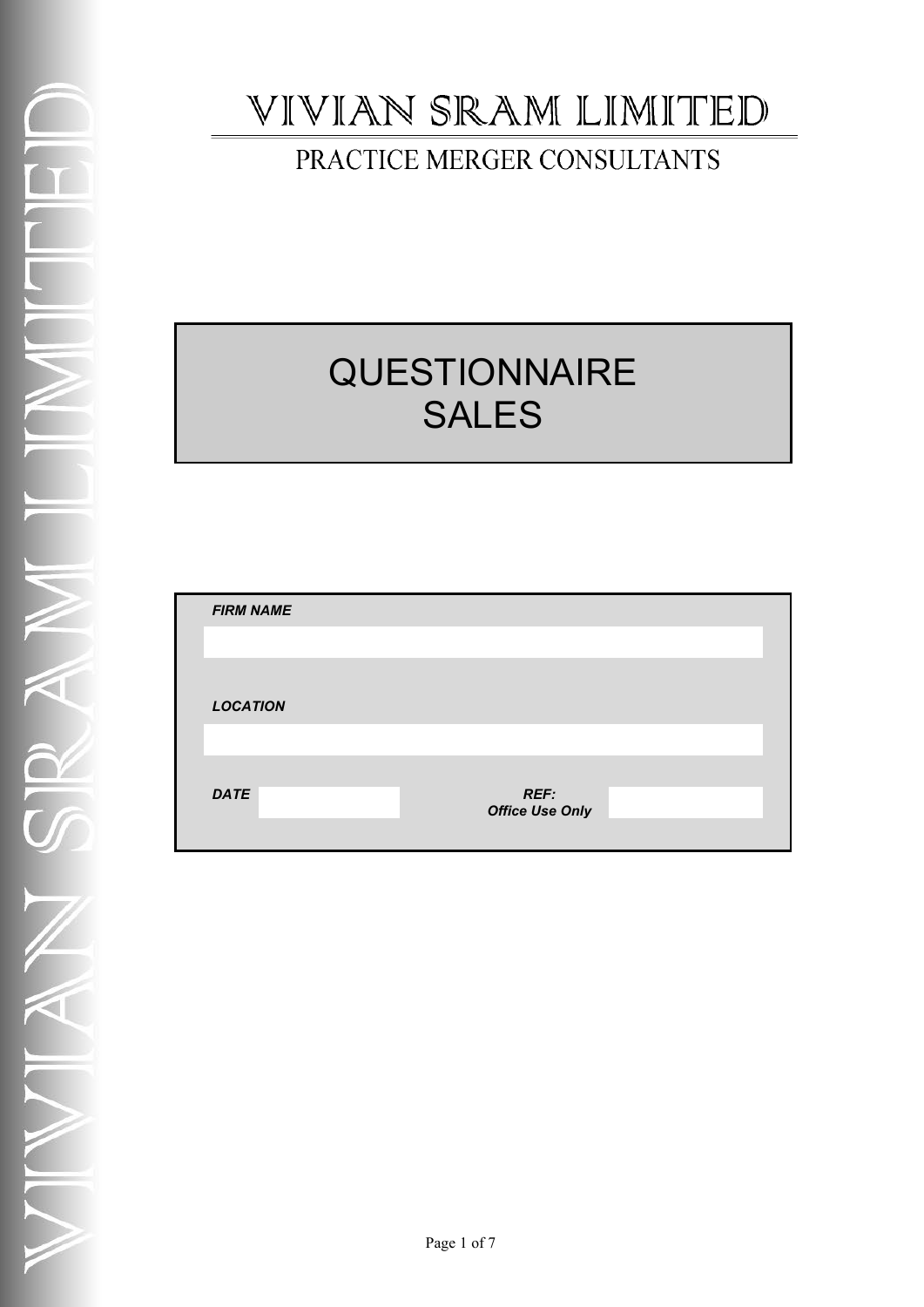## **SECTION I - CONTACT INFORMATION**

#### *FIRM NAME*

| FINNI IVANIE           |                         |
|------------------------|-------------------------|
|                        |                         |
| CONTACT NAME           | <b>CONTACT POSITION</b> |
|                        |                         |
| CORRESPONDENCE ADDRESS | <b>WORK TEL:</b>        |
|                        |                         |
|                        | <b>MOBILE TEL:</b>      |
|                        |                         |
|                        | <b>HOME TEL:</b>        |
|                        |                         |
|                        | FAX:                    |
|                        |                         |
|                        | $E$ -MAIL:              |
|                        |                         |
|                        |                         |

## **SECTION II - GENERAL INFORMATION**

| <b>AGE OF PRACTICE</b>                                                     |  |
|----------------------------------------------------------------------------|--|
| ANY ASSOCIATIONS WITH OTHER FIRMS                                          |  |
| <b>DETAILS OF ASSOCIATIONS</b>                                             |  |
| DATE OF YEAR END                                                           |  |
| ARE YOU REGISTERED FOR AUDIT                                               |  |
| ARE YOU AUTHORISED FOR INVESTMENT<br><b>BUSINESS/CATEGORY</b>              |  |
| IF YOUR TURNOVER IS BELOW THE VAT<br>THRESHOLD ARE YOU REGISTERED FOR VAT? |  |
| PROFESSIONAL INDEMNITY INSURANCE (Y/N)                                     |  |
| ANY CLAIMS PENDING UNDER ABOVE                                             |  |
| DATE OF LAST QAD VISIT                                                     |  |
| <b>RESULT OF LAST QAD VISIT</b>                                            |  |
|                                                                            |  |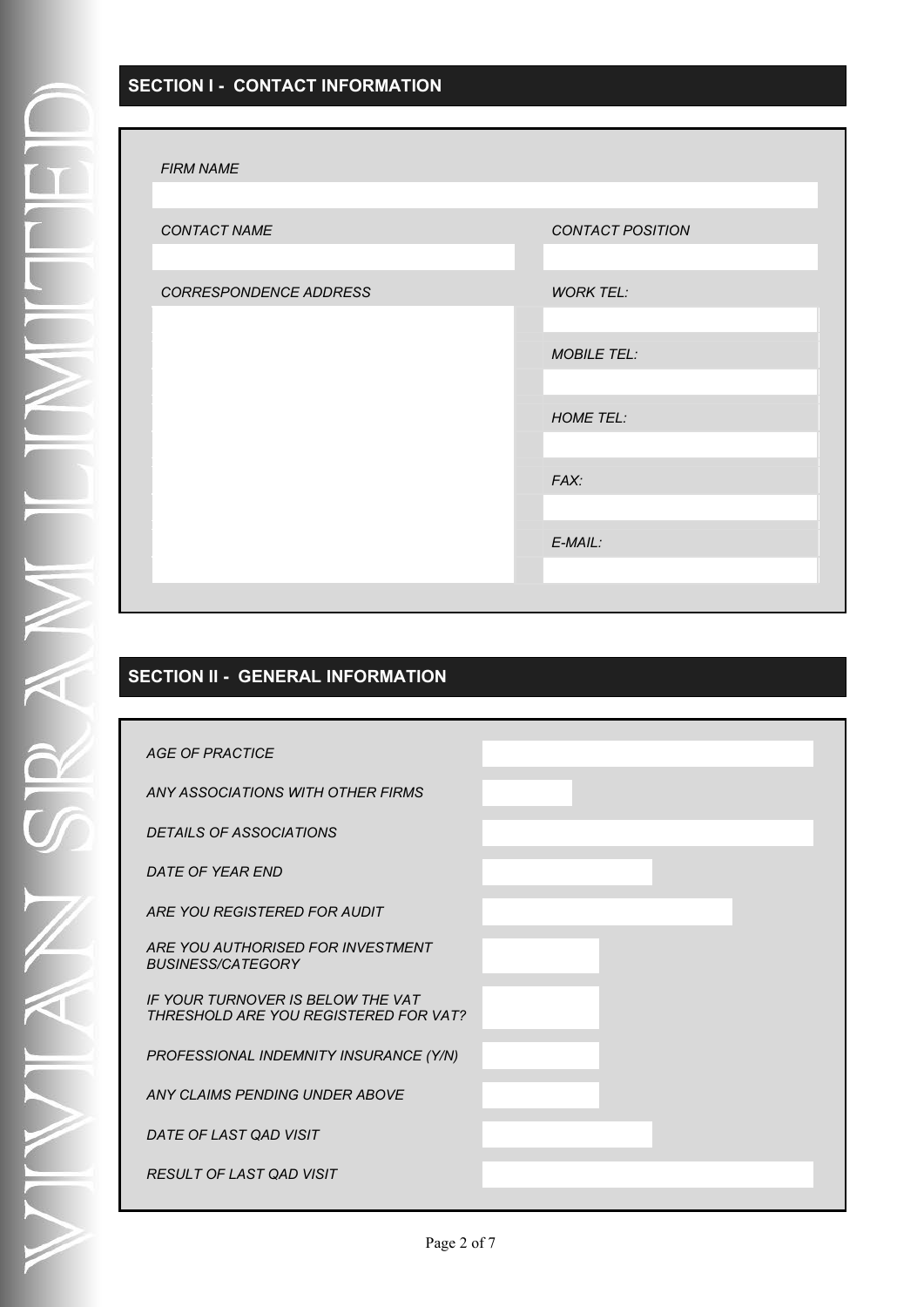## **SECTION III - PARTNERS**

| <b>NAME</b>         |  | AGE |  |
|---------------------|--|-----|--|
|                     |  |     |  |
| QUALIFICATIONS      |  |     |  |
|                     |  |     |  |
| <b>SPECIALISMS</b>  |  |     |  |
|                     |  |     |  |
| <b>EQUITY SHARE</b> |  |     |  |
|                     |  |     |  |

| <b>NAME</b>           | AGE |  |
|-----------------------|-----|--|
| <b>QUALIFICATIONS</b> |     |  |
| <b>SPECIALISMS</b>    |     |  |
| <b>EQUITY SHARE</b>   |     |  |

| <b>NAME</b>           | AGE |  |
|-----------------------|-----|--|
| <b>QUALIFICATIONS</b> |     |  |
| <b>SPECIALISMS</b>    |     |  |
| <b>EQUITY SHARE</b>   |     |  |

| <b>NAME</b>           |  | AGE |  |
|-----------------------|--|-----|--|
| <b>QUALIFICATIONS</b> |  |     |  |
| <b>SPECIALISMS</b>    |  |     |  |
| <b>EQUITY SHARE</b>   |  |     |  |

| <b>NAME</b>           | <b>AGE</b> |
|-----------------------|------------|
| <b>QUALIFICATIONS</b> |            |
| <b>SPECIALISMS</b>    |            |
| <b>EQUITY SHARE</b>   |            |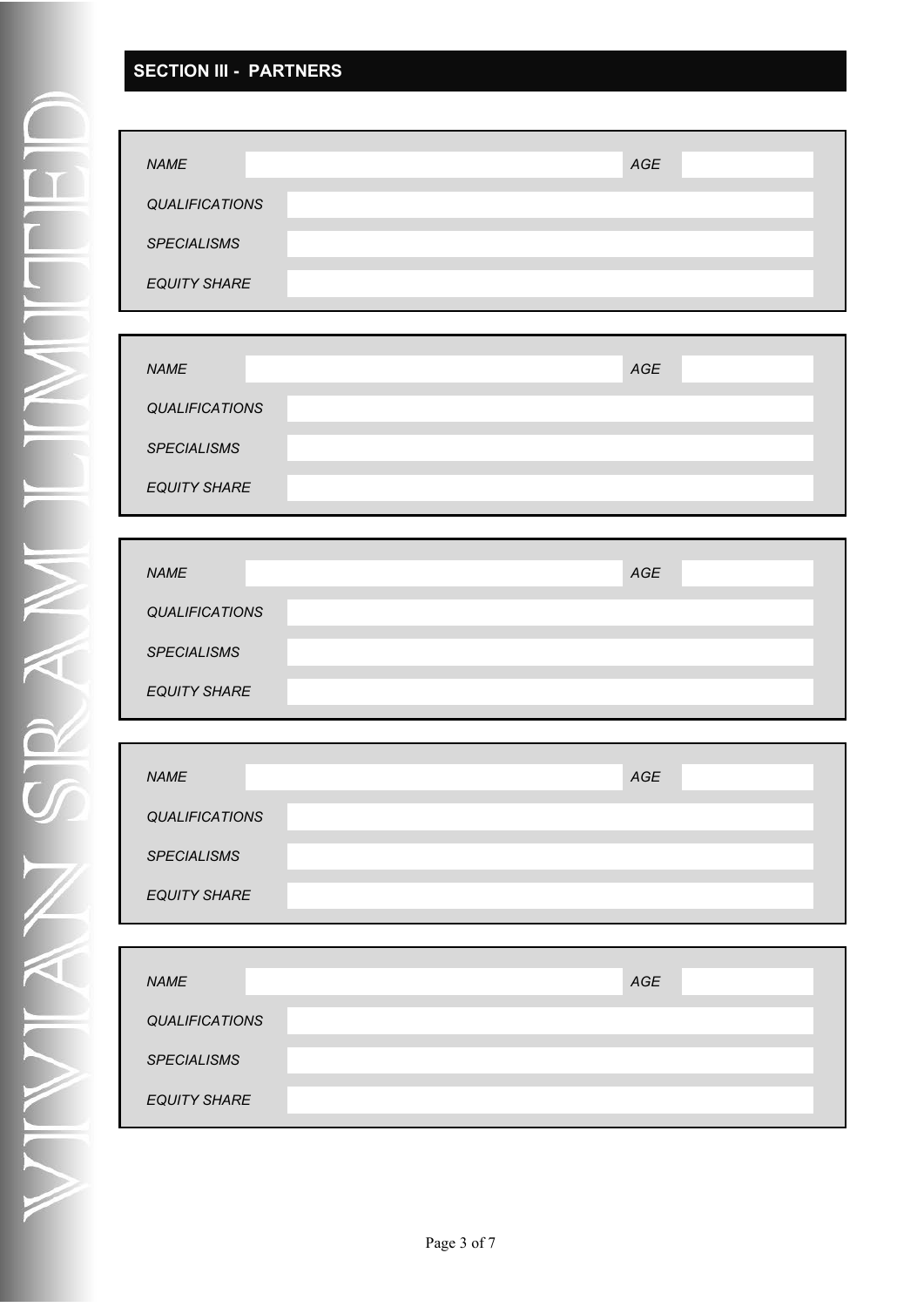## **SECTION IV – CLIENT INFORMATION**

| <b>TURNOVER</b>                                                         |                     |                    |
|-------------------------------------------------------------------------|---------------------|--------------------|
| <b>PROFIT</b>                                                           |                     |                    |
| <b>NUMBER OF CLIENTS</b>                                                |                     |                    |
| <b>AVERAGE FEE</b>                                                      | <b>SMALLEST FEE</b> | <b>LARGEST FEE</b> |
| LOCALITY/RADIUS OF OFFICE                                               |                     |                    |
| DOES THE PRACTICE HAVE A PREPONDERANCE<br>OF ANY PARTICULAR CLIENT TYPE |                     |                    |

### **SECTION V - OFFICE DETAILS**

## **SECTION VI - DAY TO DAY RUNNING**

| WHAT SOFTWARE DOES THE PRACTICE USE FOR: |  |                 |  |  |
|------------------------------------------|--|-----------------|--|--|
| AUDIT/ACCOUNTS                           |  |                 |  |  |
| <b>TAX</b>                               |  |                 |  |  |
| OTHER (SPECIFY)                          |  |                 |  |  |
| AVERAGE PARTNER CHARGE-OUT RATES         |  |                 |  |  |
| AVERAGE WORK IN PROGRESS                 |  | AVERAGE DEBTORS |  |  |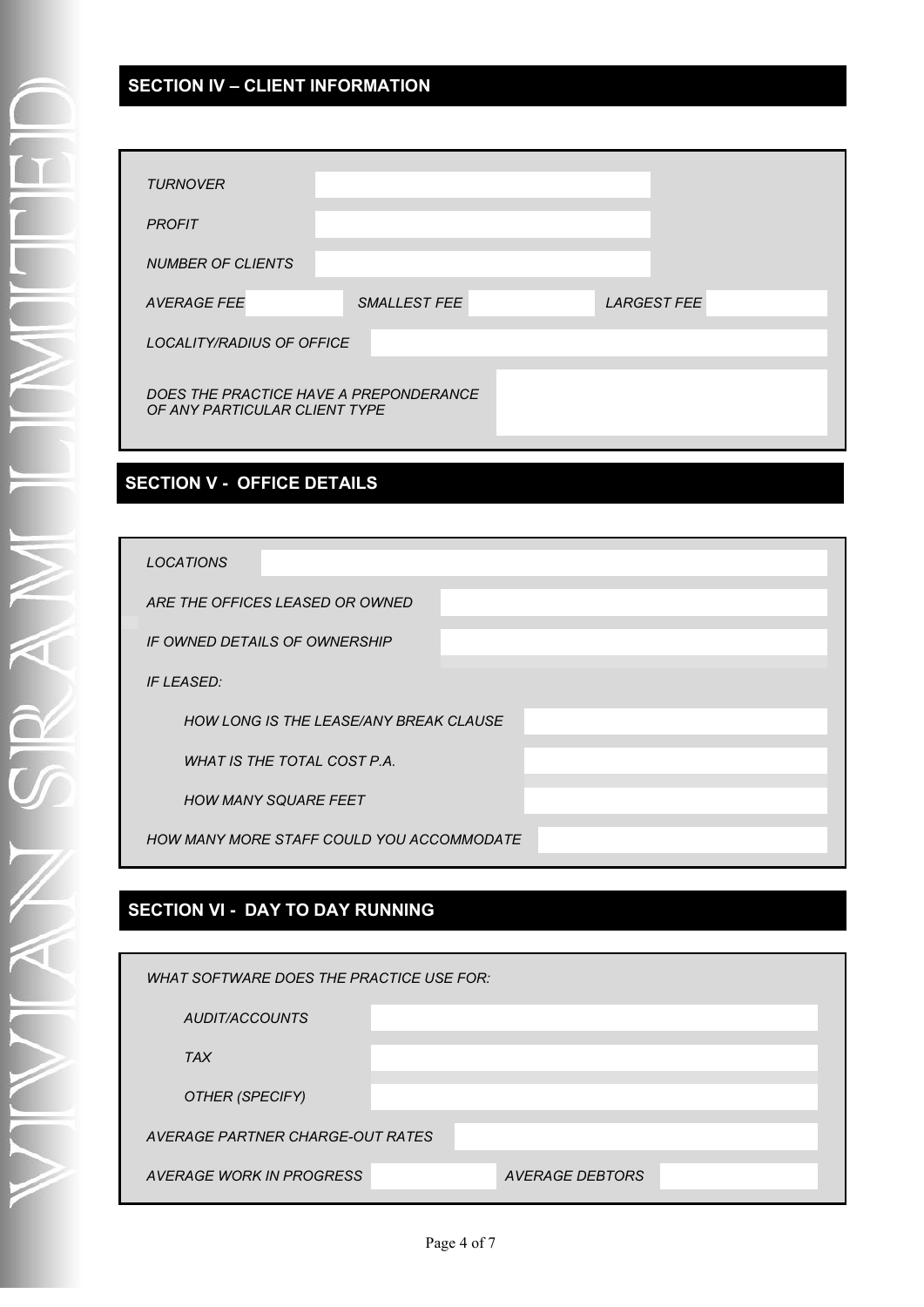| <b>FULL TIME</b><br><b>JOB TITLE</b> | <b>LENGTH</b><br>AGE OF<br><b>SERVICE</b> | QUALIFICATIONS SALARY | <b>CHARGE</b><br><b>OUT RATE</b> |
|--------------------------------------|-------------------------------------------|-----------------------|----------------------------------|
|                                      |                                           |                       |                                  |
|                                      |                                           |                       |                                  |
|                                      |                                           |                       |                                  |
|                                      |                                           |                       |                                  |
|                                      |                                           |                       |                                  |
|                                      |                                           |                       |                                  |
|                                      |                                           |                       |                                  |
|                                      |                                           |                       |                                  |
|                                      |                                           |                       |                                  |

| <b>PART TIME</b><br><b>JOB TITLE</b> | <b>LENGTH</b><br>AGE OF<br><b>SERVICE</b> | QUALIFICATIONS | SALARY | <b>CHARGE</b><br><b>OUT RATE</b> |
|--------------------------------------|-------------------------------------------|----------------|--------|----------------------------------|
|                                      |                                           |                |        |                                  |
|                                      |                                           |                |        |                                  |
|                                      |                                           |                |        |                                  |
|                                      |                                           |                |        |                                  |
|                                      |                                           |                |        |                                  |

| <b>SUBCONTRACTORS</b>  |                               |                                |                                  |
|------------------------|-------------------------------|--------------------------------|----------------------------------|
| <b>JOB DESCRIPTION</b> | <b>HOURS</b><br><b>WORKED</b> | <b>RATE PER</b><br><b>HOUR</b> | <b>CHARGE</b><br><b>OUT RATE</b> |
|                        |                               |                                |                                  |
|                        |                               |                                |                                  |
|                        |                               |                                |                                  |
|                        |                               |                                |                                  |

| <b>CONSULTANTS</b> |  |  |  |
|--------------------|--|--|--|
|                    |  |  |  |
|                    |  |  |  |
|                    |  |  |  |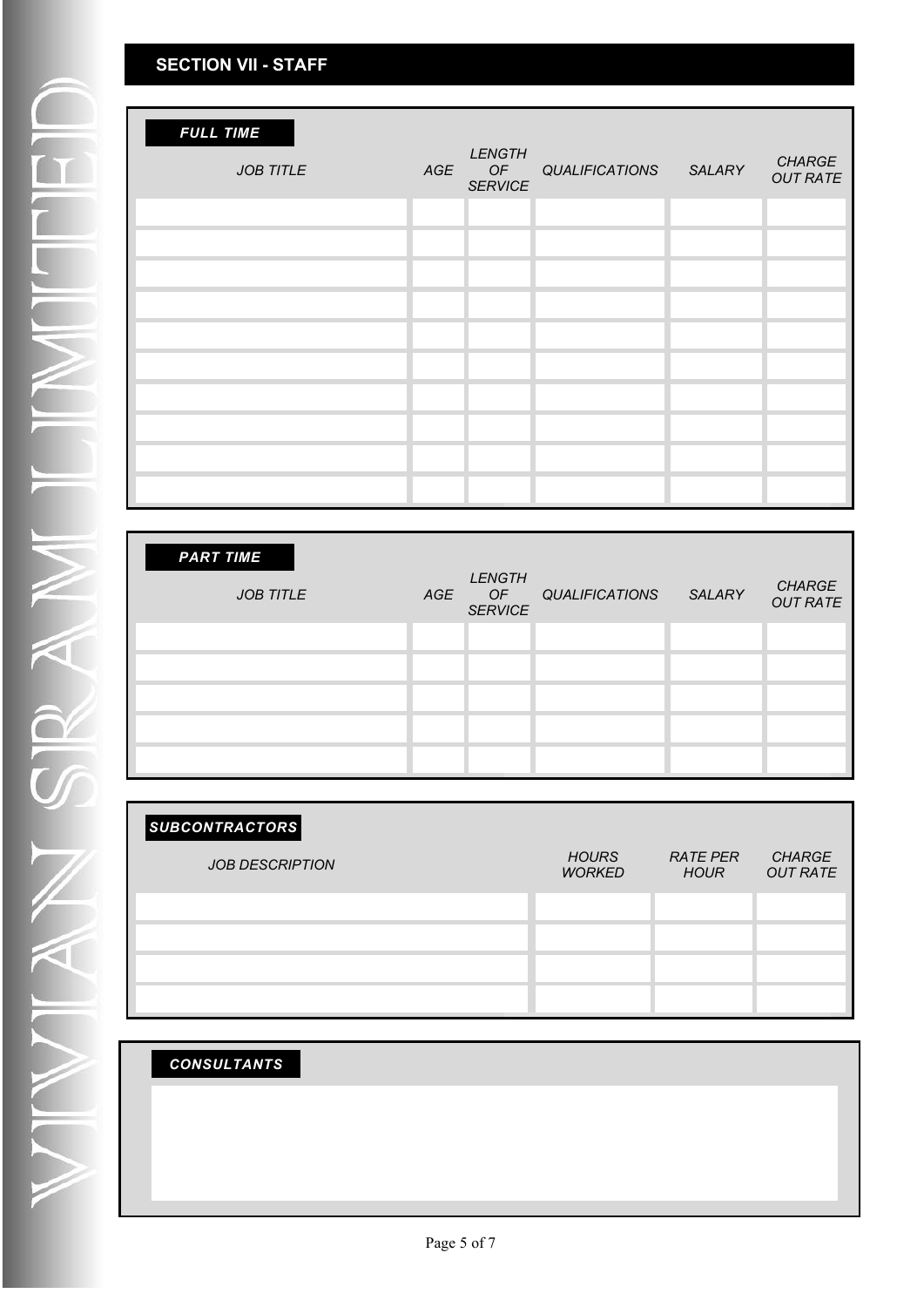### **SECTION VIII – ANALYSIS OF FEES**

| SPLIT OF FEES BY WORK TYPE |
|----------------------------|
|                            |
|                            |

| <b>TOTAL</b><br>BY NO. | <b>RECURRING WORK</b>              |                                 | £                           |  |
|------------------------|------------------------------------|---------------------------------|-----------------------------|--|
|                        | LIMITED COMPANIES (FULL AUDIT)     |                                 |                             |  |
|                        | LIMITED COMPANIES (NO AUDIT)       |                                 |                             |  |
|                        | <b>PARTNERSHIPS / SOLE TRADERS</b> |                                 |                             |  |
|                        | <b>TAX CASES</b>                   |                                 |                             |  |
|                        | OTHER (SPECIFY)                    |                                 |                             |  |
|                        |                                    |                                 | <b>RECURRING WORK TOTAL</b> |  |
|                        | <b>NON RECURRING WORK</b>          |                                 |                             |  |
|                        | <b>CONSULTANCY</b>                 |                                 |                             |  |
|                        |                                    |                                 |                             |  |
|                        | OTHER (SPECIFY)                    |                                 |                             |  |
|                        |                                    | <b>NON RECURRING WORK TOTAL</b> |                             |  |
|                        |                                    | TOTAL FEES ACTUAL/BUDGET        |                             |  |

#### *SPLIT OF FEES BY AMOUNT*

*This section of analysis can be tricky to produce. If you do not have the information easily to hand it can be skipped*

| <b>TOTAL</b><br>BY NO. |                   |                          | $\pmb{\mathfrak{L}}$ |  |
|------------------------|-------------------|--------------------------|----------------------|--|
|                        | $£0 - 250$        |                          |                      |  |
|                        | £250 - 500        |                          |                      |  |
|                        | £500 - 1,000      |                          |                      |  |
|                        | £1,000 - 2,500    |                          |                      |  |
|                        | £2,500 - 5,000    |                          |                      |  |
|                        | $£5,000 - 10,000$ |                          |                      |  |
|                        | >E10,000          |                          |                      |  |
|                        |                   | TOTAL FEES ACTUAL/BUDGET |                      |  |